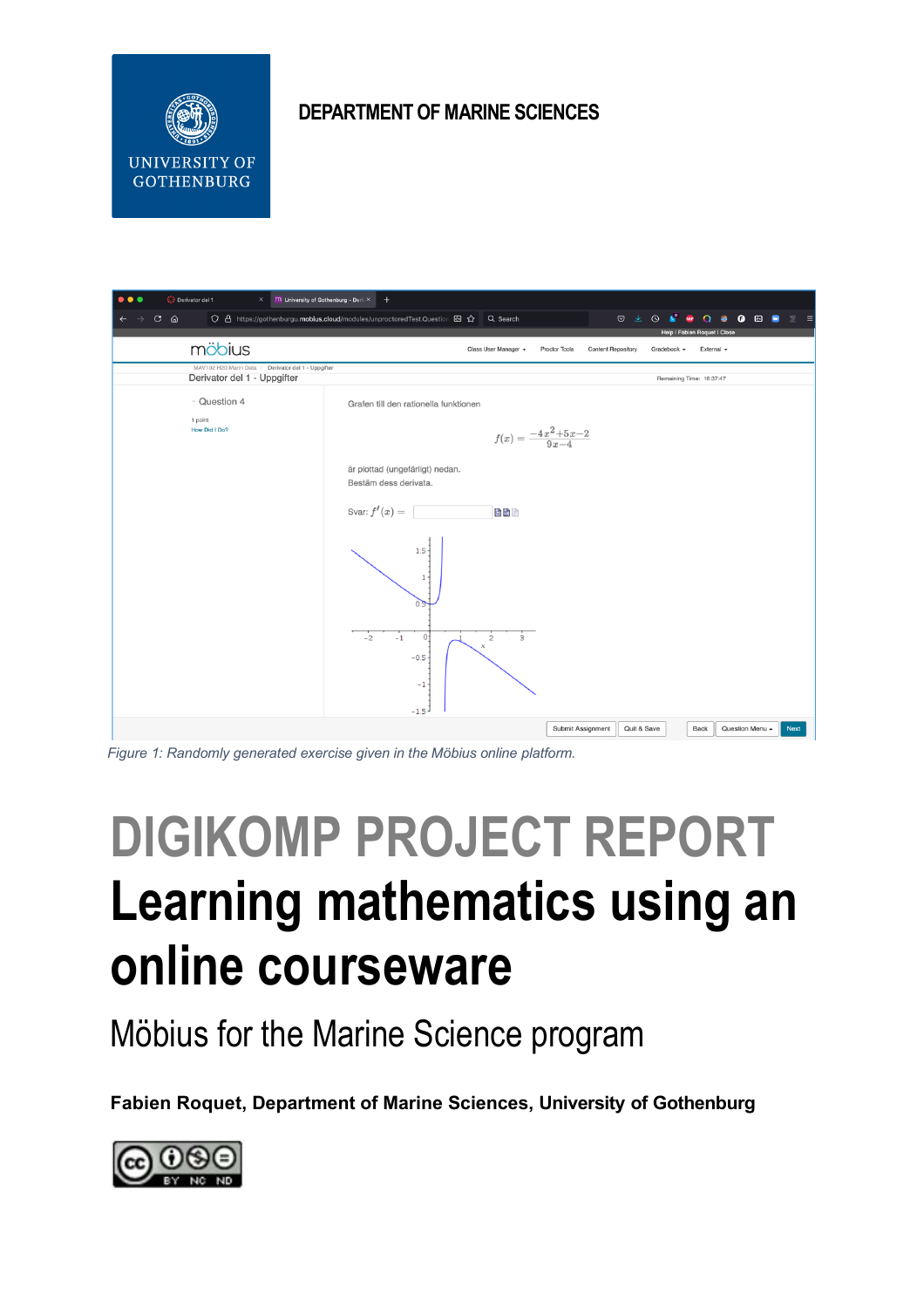## **Background**

Since 2019, the department of Marine sciences has developed new, maths focused, online course material for the courses MAV101, MAV102 and MAV110. The online course material is made available through the web platform Möbius (DigitalEd). This work was done with the precious collaboration of Daminao Ognissanti of the Mathematical science department.

The original course material proposed in 2019-2020 was based on existing material that had been developed for the summer course Sommarmatte proposed to students at Chalmers during the summer just prior to the start of their Bachelor's studies with the addition of some more advanced material, in linear algebra and calculus.

Feedbacks from students revealed at the time that:

- 1. Students globally appreciated the flexibility offered by the Möbius courseware.
- 2. Students generally showed insufficient background in mathematics, and needed to be better trained during the course of the Bachelor in order to grasp the key concepts relevant to marine science.
- 3. But, the level of exercises taken from the Sommarmatte course appeared globally too high for a majority of students and therefore the course content offered in Möbius needed to be updated and tailored to fit the needs of Marine Science bachelor students.

The goal of the DigiKomp project "Learning mathematics for Marine sciences using an online courseware" that was funded in 2020 by PIL was therefore to build on that experience to improve the maths course material taught during the courses MAV101, MAV102 and MAV110, through the development of new video lectures and new automatically graded online assignments.

# **Scientific justification**

Why is math so important? Math is the foundation for science, technology, and engineering (STEM). It is generally used in STEM to find patterns in data. These patterns can be used to test relationships, draw general conclusions about data, and model the real world. Despite its central importance, Math remains a difficult and often disliked topic for many students, including Bachelor students in our Marine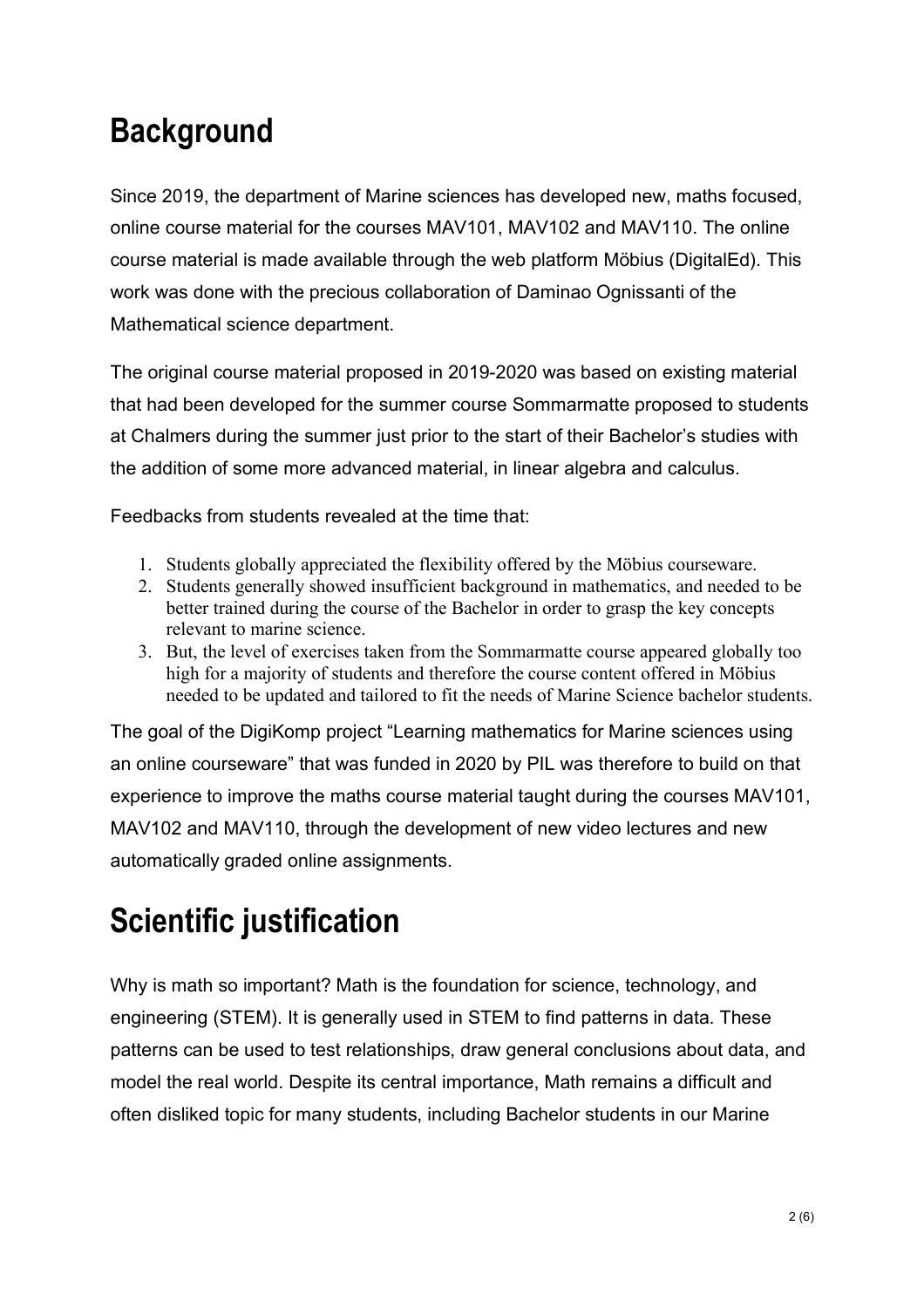Science program. A significant fraction of students would even declare themselves afraid of Math. In order to put all our students on equal foot when they start our Bachelor program, it is important to give them the opportunity to refresh their basic Math knowledge and skills. However, standard Math class are not well adapted for this task, as some student will need to invest more time and effort than others to reach the minimum required level.

Hopefully the online courseware will improve the number of ways a student can learn mathematics. We seek in particular ways to teach Math concepts and tools for scientific fields such as Marine sciences, which rely heavily on Math yet do not require a deep understanding of the theoretical foundations of Math. We are very keen to share the course material and experience being gathered to develop further the use of this on-line platform at the University of Gothenburg. We feel this could be particularly valuable for students in chemistry, biology and Earth sciences.

#### **Implementation**

The PIL funding in 2020 has been used to hire Damiano Ognissanti from the Department of Marine Sciences during 6 weeks to:

- 1. reduce the overall difficulty of maths exercises,
- 2. propose exercises that are more readily applicable to marine science problems,
- 3. and create short videos and exercise tutorials presenting maths concepts at a level that best fit the needs of marine science students.

The work was supervised by the applicant Prof. Fabien Roquet. The department of Marine sciences agreed to make additional payments for overhead costs.

Three existing courses were selected for development: MAV101 *Den blå planetens historia* (given during the first part of the semester the first year), MAV102 *Introduktion till marin data science* (given during the second part of the semester the first year) and MAV110 *Marina modeller and databaser* (given during the second part of the semester of the second year).

The principal idea was to use online hand-ins with randomized elements to help students learn mathematics (see Fig. 1), since repeating material based on retaking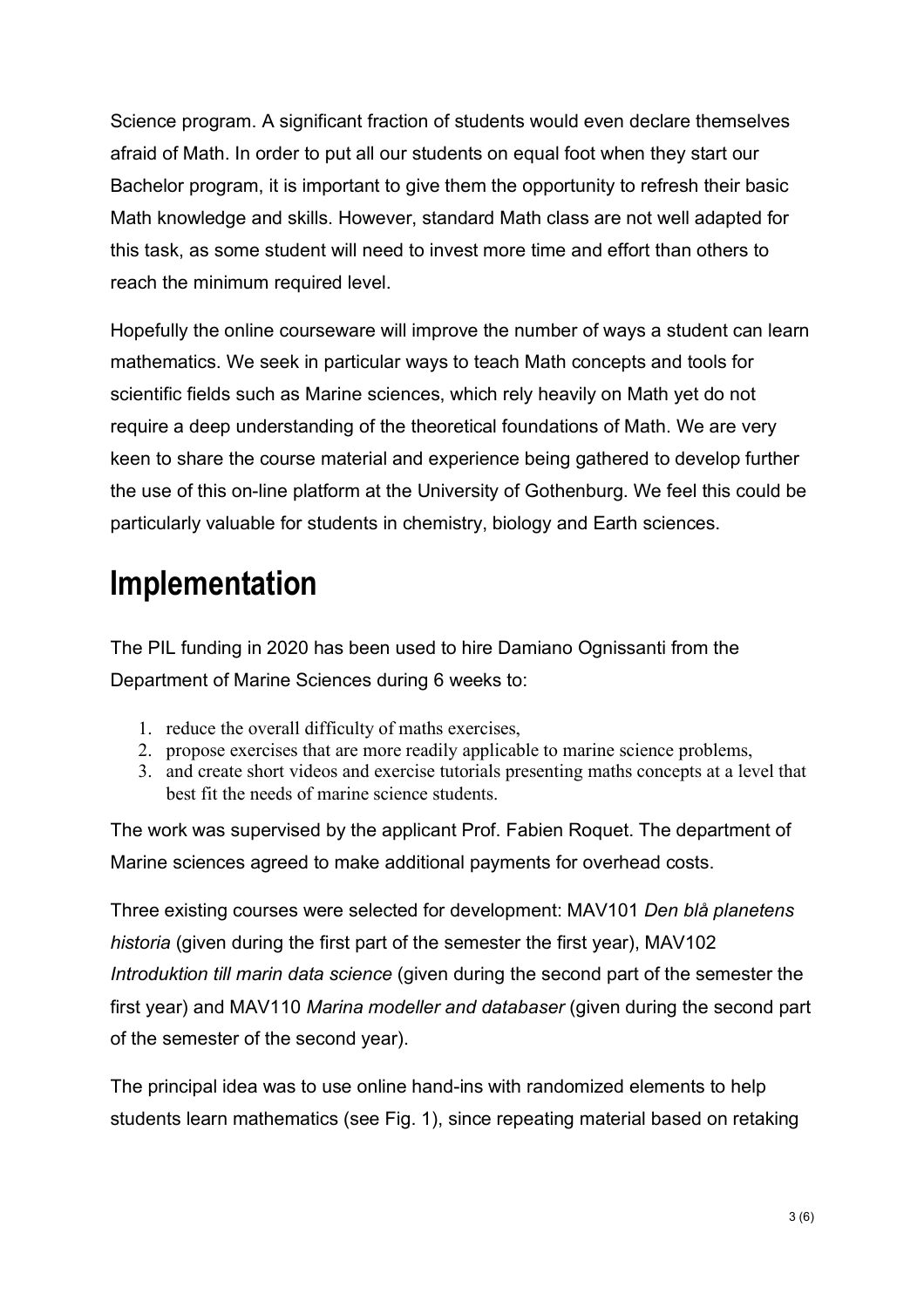online quizzes with feedback (correct answer to previous hand-ins and hints) are effective as a learning method. The online platform Möbius is available for a reasonable pay-per-student fee (309:- /year /student), and can be seamlessly integrated in the web-based learning management system Canvas.

For each course item, a 5-10 minutes interactive video lecture (see Fig. 2) is provided to students. Students must then complete a series of 5-10 online exercises related to the same course content. MAV101 consists in 3 basic course items, MAV102 has 8 course items (covering functions and basic calculus) and MAV110 has 6 course items (calculus and linear algebra).



*Figure 2: Caption of a video lecture on Complex Numbers on the Möbius online platform.*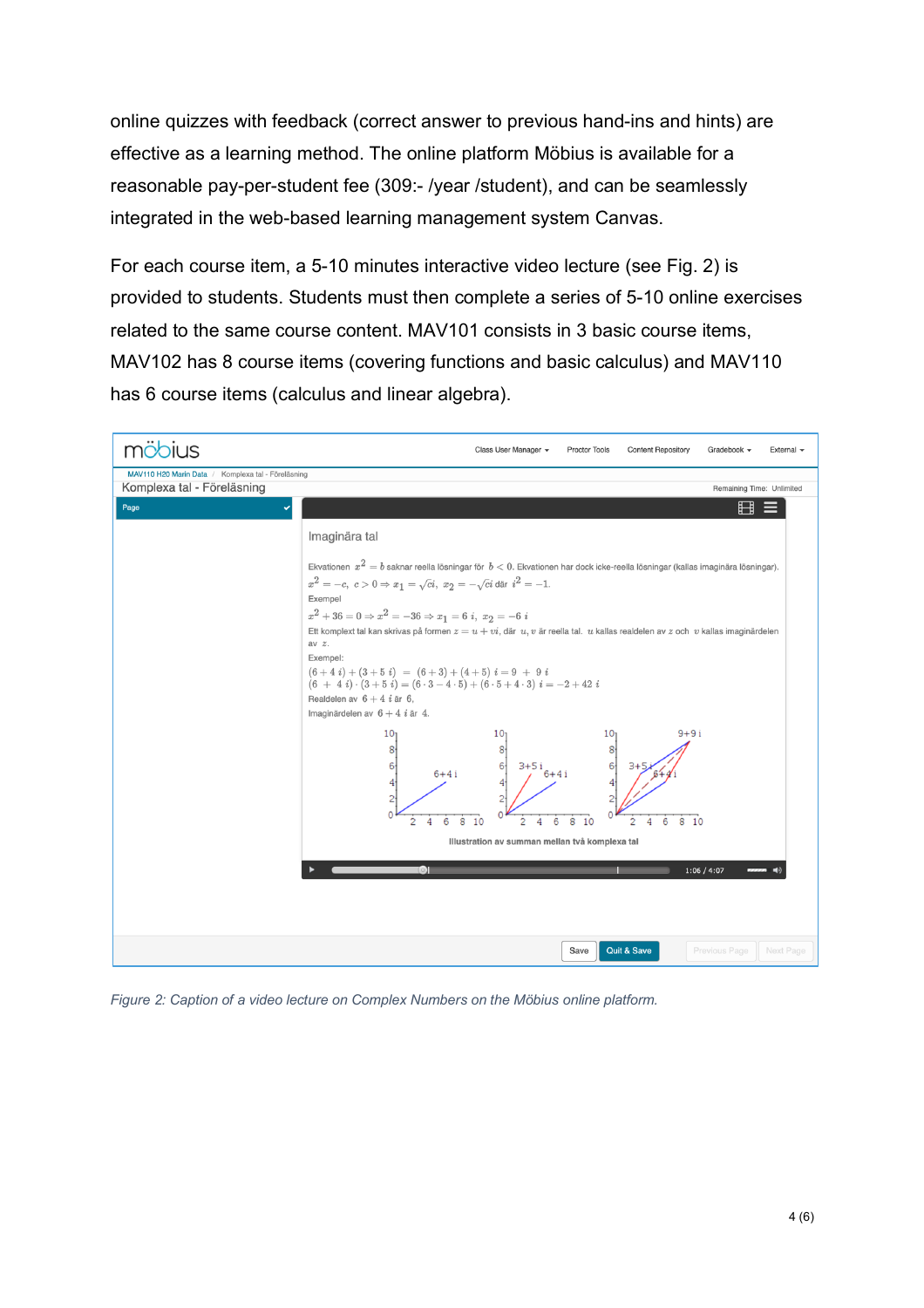## **Results**

The DigiKomp funding has been very useful to achieve all the envisioned goals and as a result, the Department of Marine Sciences is now able to offer an online resource well adapted to teach Math to the Bachelor student of our Marine Science program.

Two attempts at assessing what students thought about the online courseware content are now reported.

The first feedbacks were obtained at the end of the course MAV101 in the form of an anonymous quiz. Ognissanti (2021) provides a detailed analysis of the answers, combined with a statistical analysis of student results. Here we repeat the concluding section of this report:

This project examines the use of digital material to help students repeat mathematics theory on an undergraduate level. It is found that the students actually redo hand-ins they have passed, and that, for this group, repeating rules of arithmetic operations is something that is more easily done than learning more abstract material (which is reasonable since they view mathematics as a tool to be used to solve their problems in Marine science rather than a subject to be studied all by itself). The results are relatively consistent in most cases, for each specific part of the course and for all tools analysed. The results retrieved by all the students were not expected to be statistically significant, but they could be considered as some evidence of improvement of this group's knowledge in basic mathematics.

Short interviews of four voluntary students were also carried out at the end of MAV102. Here we report answers related to the hands-in (duggorna) which arguably corresponds to the key element of the online courseware content.

#### **Hjälpte duggorna i Möbius dig att lära dig matematik?**

- Duggorna var bra, för att du måste klara dem för att klara kursen. Det är drivkraften bakom studierna. Jag arbetade så att jag först tittade på duggan och använder sedan videor, föreläsningsanteckningar och Google för att klara duggan.
- De hjälpte mig definitivt, klarade man duggan på första försöket kunde man teorin väl och kunde gå vidare, men behövde man göra om så behövde man repetera och läsa på. Det hade varit trevligt med uppgifter att provköra innan man gjorde duggan, för det fanns nog för få uppgifter i kursen.
- Det var bra repetition. Jag hade en formelsamling när det kom till viss ny teori, som till exempel en lista över kända primitiva funktioner. Jag kunde även använda